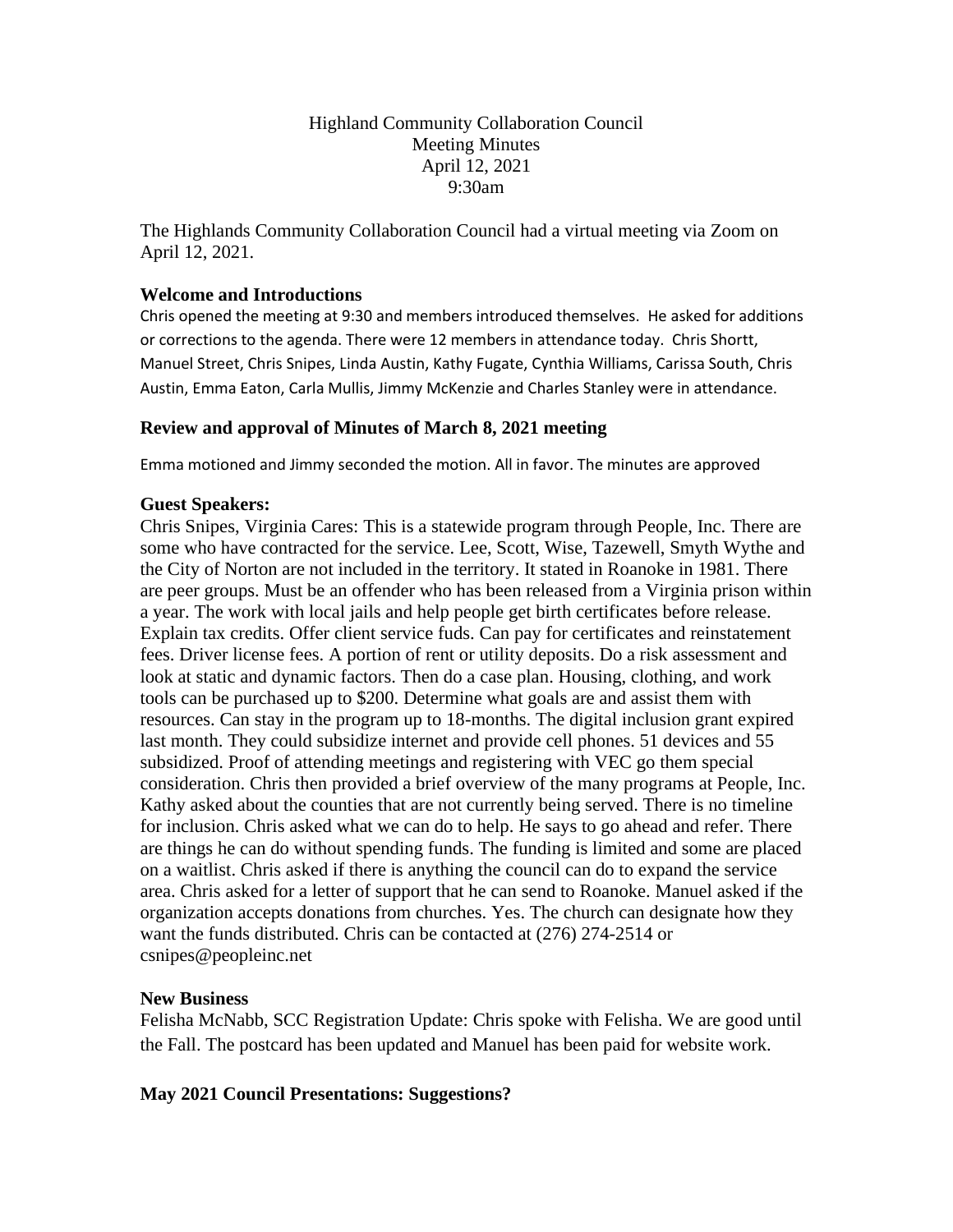Kathy Fugate Carissa South with 2-1-1 Virginia. Cynthia will reach out to Pocahontas regarding a presenter for June.

#### **Sub-Committee Reports**

#### **Re-entry Updates**

Emma has been working with problematic releases and several new resources throughout the state. A lot of offenders are being released. Not sure when she will be allowed to go back into the institutions. Cynthia has a list of employers who are willing to work with ex-offenders. She will send a list to Chris for distribution.

## **Local Coalition Updates**

#### **Sub-Committee Reports:**

*Housing Committee/ Service Integration Committee/ Grants/Finance Committee* (Matt, Emma, Andy, Felisha, and Linda)

*Employment Committee:* (Jimmy with DARS, Mike with VEC) None

*Mentoring Committee/ Substance Abuse Committee:* (Ruth, Teresa, Chris, Chuck) None *Public Relations Committee:* (Manuel) None *Executive Committee:* (Chris, Richard, Felisha and Chris). None

Questions/Concerns/Comments/Announcements:

Linda said over 400 people are in the ASAC Coalition. Dr. Pratt gave an update on legislation. An addiction psychiatrist from Virginia Beach did a presentation. The next meeting is June  $10<sup>th</sup>$ . Looking at having that meeting in person at the Higher Ed Center. She will send a flyer to Chris regarding the Dr. Lloyd meeting in April. There is a new facility being planned at Smyth County at the state hospital site. She will ask John Graham to come and speak with us about that. Fire by Night is going on in Damascus in the town park. 6-8pm every Sunday night until June. She will approach SVRJA regarding Narcan training for inmates. They can be trained while incarcerated and will be able to receive the Narcan upon release. Hands and Feet grant is about to end. In 2020, 83.5 % went to consumer assistance. There are no paid employees. They often partner with Virginia Cares. Reach out if you have clients who need assistance. Carla says<https://www.thecaf.org/get-narcan> provides training and Narcan are available online.